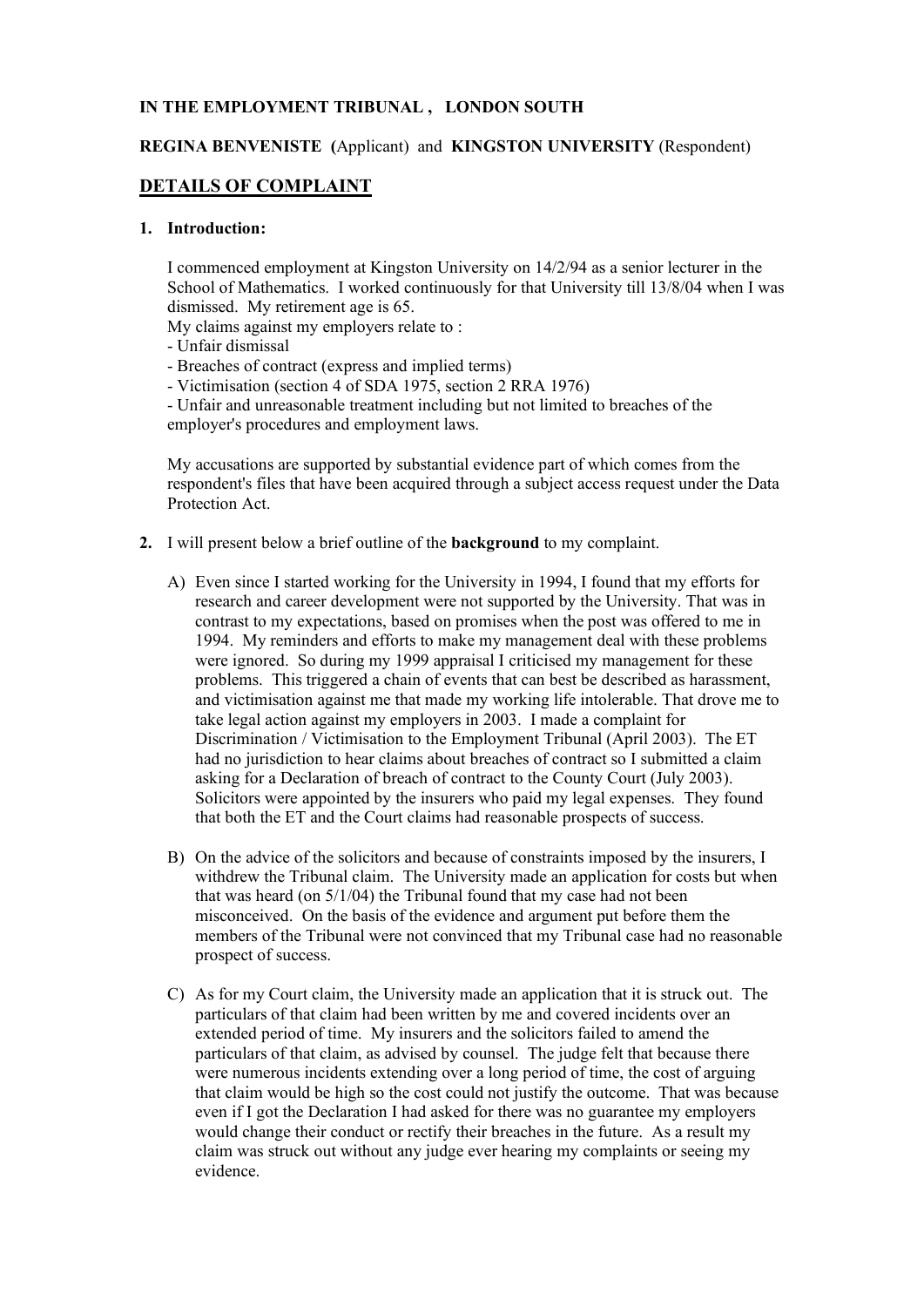- D) While the Discrimination claim was being dealt with in the Tribunals, the harassment at work stopped. However immediately after I withdrew the Discrimination claim the harassment was resumed and escalated to my dismissal on 13/8/04.
- **3.** I will give below some specific details supporting individual claims.

## A) **Breach of implied term of contract due to the employers' failure to maintain trust and confidence:**

The mistreatment I suffered in the hands of my management involved persistent, excessive and unjustified criticism and fussing, false allegations, undermining, exclusion, insulting me before colleagues, refusal of holiday, double standards, dishonesty and overall treatment consistent with harassment and victimisation. I was constantly invited to disciplinary hearings for no good reason. Overall I was treated unfairly and unreasonably. This treatment involved breaches of the university rules and the law and my contract.

I tried on several occasions to have my problems addressed by putting grievances in accordance with the university procedures. I put grievances on 27/7/99 and in November 1999. These grievances were not addressed. I was offered a sabbatical to do research that (unknown to me at the time) was designed by personnel and my line management as a means of entrapment to lead me to more disciplinary hearings. I put another grievance on 20/7/01. There was a hearing (on 14/1/02) and an appeal to the Vice Chancellor (on 10/4/02). I was pressured and threatened not to proceed with a further appeal to the Governors. Documents acquired through the Data Protection act show that before June 2002 management had plans to dismiss me because of these grievances and the appeal. Despite the threats I proceeded with an appeal to the Governors (on 14/6/02). The formal outcome was that the parties ought to discuss a constructive way forward. No discussion with me took place, nothing constructive happened. Instead my grievances resulted in further harassment and victimisation.

Because I felt that the Personnel Director and Vice Chancellor were parties to the harassment and victimisation against me, I turned to the Board of Governors (on 12/8/02, 3/9/02, 7/4/04, 20/6/04) asking them to deal with my grievances. They refused to do so. My attempt to take legal action against my employers led to further harassment and victimisation and I was finally dismissed on 13/8/04.

For all the above reasons I lost all trust and confidence in my employers. I claim that they have been in breach of the implied term of contract relating to the employer's obligation to maintain trust and confidence for many years prior to the termination of my employment.

## B) **Unfair Dismissal:**

One of the grounds used in order to criticise me, threaten me, take disciplinary action against me and dismiss me was that I was partly working from home. I partly worked from home ever since I joined the University. That was consistent with my employment contract and is the accepted practice among academic staff at Kingston University and all other universities. On 25/10/02 new rules were announced restricting the place of work. I was not prepared to change my pattern / place of work unless I was given good reasons for doing so. The university did not give me good reasons. I insisted that their instructions and threats were in breach of my contract (see paragraph 3(D) below). I also said this request was an act of victimisation. In response to the threats for dismissal I said I would change my pattern / place of work to avoid dismissal but I would take action to assert my rights. Accordingly I asked the Vice Chancellor for clarification whether according to the university procedures and practices a pattern/place of work such as mine (which was commonly practised in the university) was grounds for dismissal. If that was so, I asked why other members of the university were not being threatened or dismissed for having similar